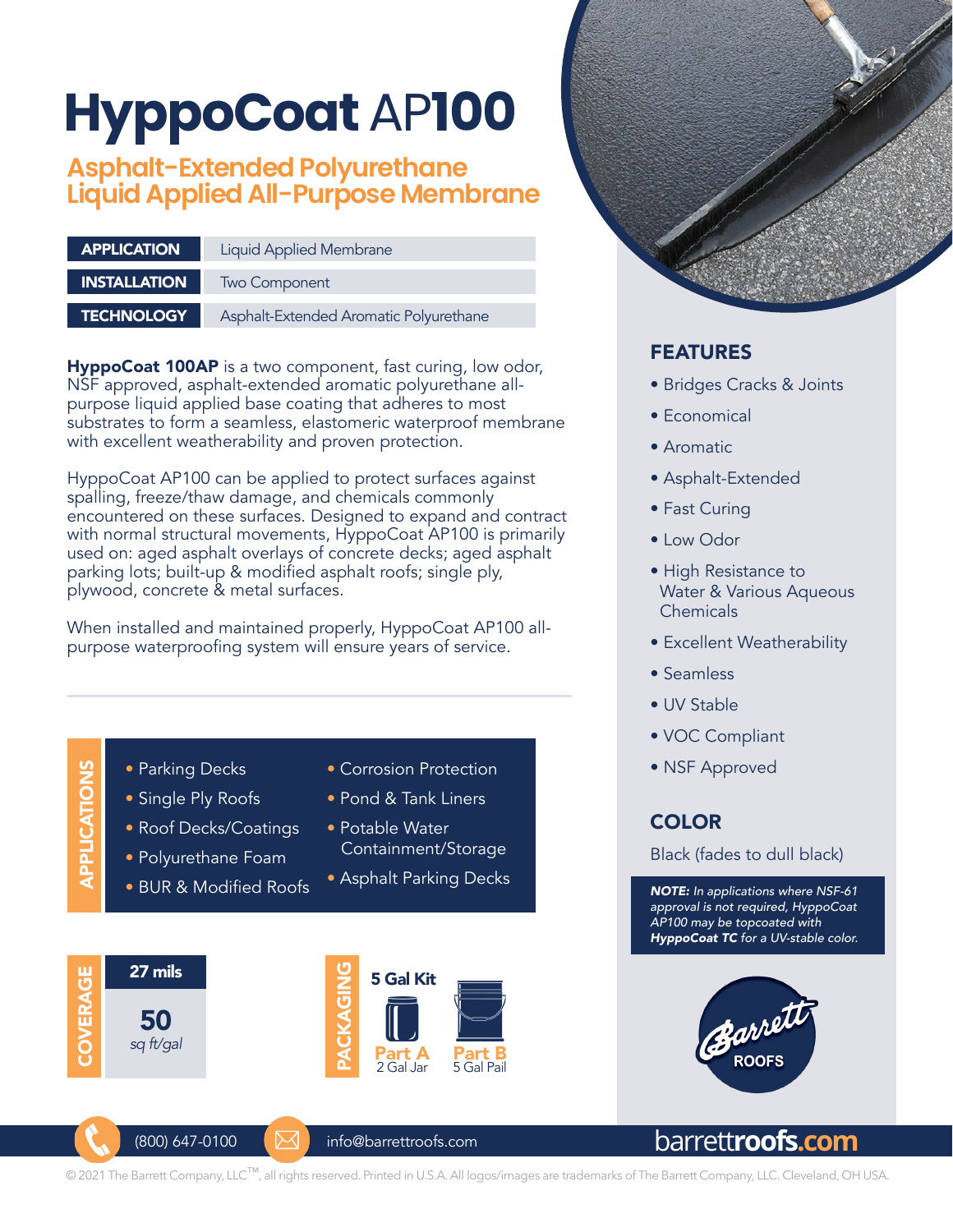#### PREPARATION

Refer to General and Safety Guidelines for complete information. Concrete surfaces require a medium sandpaper finish equal to or greater than an ICRI CSP #3. Surface preparation may be completed by shot blasting. Peel and adhesion tests are recommended.

Install a 100-200 sq ft (9.30-18.58 sqm) mockup of the system to be installed and approve for aesthetics, color, slip resistance, actual coverage rates and functionality before proceeding.

#### MIXING

Using a mechanical mixer, first pre-mix separately Part A and Part B base material thoroughly to obtain a uniform color, making sure to scrape the solids from the bottom and sides of the pail.

Pour Part A into Part B slowly while mixing, scrape the sides of the container. Mix the combined Parts A and B thoroughly for 3-4 minutes until uniform color is obtained. Use care not to allow the entrapment of air into the mix.

*NOTE:* HyppoCoat AP100 may NOT be diluted under any circumstances. Do NOT estimate; proportions are precisely premeasured for optimal results.

#### JOINTS, CRACKS, & FLASHING

Apply a single or two component non-gassing polyurethane sealant over all joints, cracks and flashing. Bridge the joints, cracks and flashing with 2.75 - 4" polyester or polyurethane foam tape, pushing the tape into the 20 mil pre-stripe of the basecoat.

Over reinforcement tape, apply a pre-stripe coat of HyppoCoat AP100 material and taper it onto the adjacent surface. Allow the surface to cure for around 1 to 2 hrs.

#### APPLICATION

Apply two coats of HyppoCoat AP100 at a rate of 4 gal per 100 sq/ft or 25 sqft/gal. Apply each coat directly to a clean dry substrate.

Application of HyppoCoat AP100 should not begin if surface temperature is below 50ºF (10ºC); temperature must be 5º F (3º C) above dew point. HyppoCoat AP100 cures very fast and should only be mixed with a minimum of 500 rpm drill. Do not apply HyppoCoat AP100 in direct sunlight, or when the ambient or substrate temperature is rising.

Spray equipment, squeegee, notched trowel or phenolicresin-core roller may be used. If a roller is used, extra care should be taken not to trap air bubbles into the mixture. Apply HyppoCoat AP100 evenly over the entire deck at 60 wet mils (1524 microns). Most applications require only one coat, but if needed, HyppoCoat AP100 may be recoated no sooner than one (1) hour and no longer than four (4) hours after mixing. If HyppoCoat AP100 has cured for more than four (4) hours, the surface may need to be mechanically abraded before recoating.

HyppoCoat AP100 can also be combined with PolyFelt 125VP Polyester Reinforcement Fabric to form a two-coat reinforced system specially for roofing applications.

For specific coverage rates, please refer to the complete HyppoCoat Systems Specification Chart, which can be found in the Resource Library of the Barrett website. You can also contact your local Barrett representative directly.

#### COVERAGE RATES

Coverage rates and cure times will vary depending on temperature, relative humidity, surface roughness and porosity, aggregate selection and embedment, and application technique. Coverage rates provided are optimal and are not guaranteed.

LIMITED WARRANTY: Barrett warrants its Products to be free of defects in materials, but makes no warranty as to appearance or color. Since methods of application and on-site conditions are beyond our control and can affect performance, Barrett makes no other warranty, expressed or implied, including warranties of MERCHANTABILITY and FITNESS FOR A PARTICULAR PURPOSE, with respect to The Barrett Company, LLC. Barrett to replace or to refund the purchase price of the quantity of Barrett proven to be defective, and Barrett shall not be liable for any loss or damage.



 $(800)$  647-0100  $\sim$   $\sim$  info@barrettroofs.com



© 2021 The Barrett Company, LLC™, all rights reserved. Printed in U.S.A. All logos/images are trademarks of The Barrett Company, LLC. Cleveland, OH USA.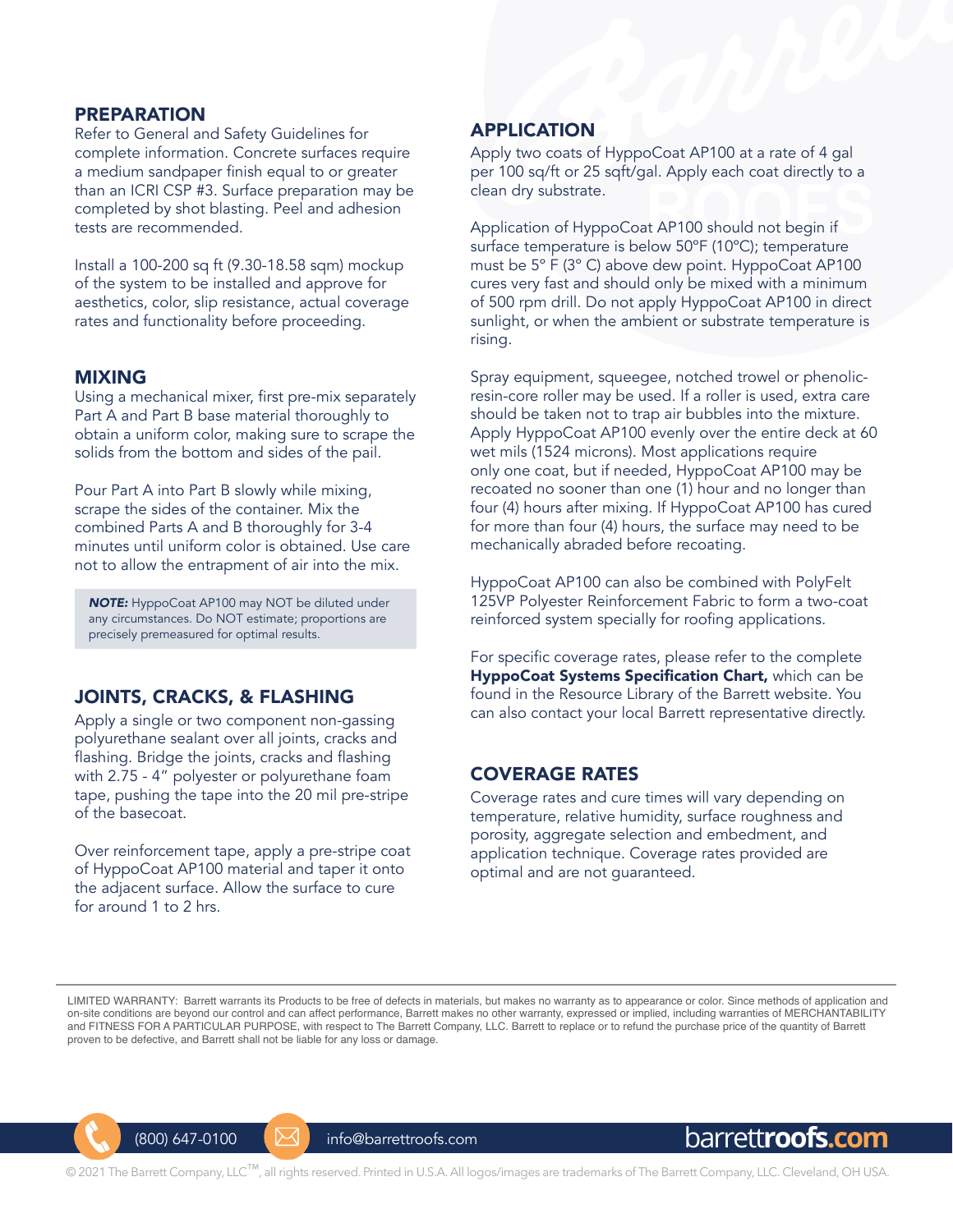#### CURING

Allow coating to cure for 24 hours for light traffic, or 72 hours for heavy traffic. HyppoCoat AP100 is sensitive to heat and moisture and this could accelerate the curing time. An allowable 32 oz (0.95 liters) of clean, water free mineral spirits per 4.5 gallon kit (subject to meeting local regulations) poured into the already mixed container immediately after mixing, will help extend the cure time. No other dilution is acceptable.

#### EQUIPMENT CLEANUP

Equipment should be cleaned immediately after use with an environmentally-safe solvent, as permitted under local regulations.after use.

#### STORAGE

It is recommended that HyppoCoat AP100 be stored indoors at a temperature between 60-95°F (15-35°C).

#### SHELF LIFE

HyppoCoat AP100 has a shelf life of one year from the date of manufacture when stored in its original, factory-sealed container within the recommended setting.



| <b>PROPERTIES</b>                                 | <b>MEASUREMENT</b>            | <b>TEST METHOD</b>                              |  |  |
|---------------------------------------------------|-------------------------------|-------------------------------------------------|--|--|
| <b>ANSI/NSF</b>                                   | 140°F (60°C)                  | ANSI/NSF 61                                     |  |  |
| <b>Elastomeric</b><br>Waterproofing               | <b>Exceed</b><br>Exceed       | ASTM C-836<br>ASTM C-957                        |  |  |
| <b>Solids (Volume)</b>                            | $95 \pm 3%$                   | ASTM D2697                                      |  |  |
| <b>VOCs</b>                                       | $0.73$ lb/gal                 | <b>ASTM D2369-81</b>                            |  |  |
| <b>Mullen Burst</b><br><b>Strength (1.50 mil)</b> | 155 psi (no break)            | <b>ASTM D75</b>                                 |  |  |
| <b>Tensile Strength</b><br>(100 mil sheet)        | $900 \pm 100$ psi             | <b>ASTM D75</b>                                 |  |  |
| <b>Tear</b>                                       | $150 \pm 50$ psi              | <b>ASTM D624</b>                                |  |  |
| <b>Extension to Break</b>                         | $450 \pm 100\%$               | <b>ASTM D412</b>                                |  |  |
| Membrane Weight,<br><b>60 mils</b> (1.5mm WFT)    | 155 psi (no break)            | <b>ASTM D75</b>                                 |  |  |
| <b>Recovery from</b><br>100% Extension            | 98%<br>100%                   | $=$ After 5 min<br>$=$ After 24 hrs             |  |  |
| <b>Crack Bridging</b>                             | >1/8"<br>>1/4"                | $= 10$ cycles $@ - 15$ °F<br>= After Heat Aging |  |  |
| Weathering                                        | Pass 5000 hrs                 | <b>ASTM D822</b>                                |  |  |
| <b>Softening Point</b>                            | $>400^{\circ}$ F              | <b>ASTM D36</b>                                 |  |  |
| Deflection Temp.                                  | Pass                          | ASTM D648                                       |  |  |
| Service Temp.                                     | -60 to 200°F                  |                                                 |  |  |
| Hardness (Shore A)                                | $60 \pm 5$ (@ 77°F)           | ASTM D2240                                      |  |  |
| <b>Water Vapor Perm</b><br>(100°F, 100 mil sheet) | $0.06$ perm                   | <b>ASTM D96</b>                                 |  |  |
| <b>Abrasion Resistance</b><br>(WL Taber Abrasion) | 7.2 mg loss                   | <b>ASTM D4060</b>                               |  |  |
| <b>Electrical Resistivity</b><br>(50% RH @ 75°F)  | $3.86 \times 10^{14}$ ohm. cm | ASTM D257                                       |  |  |
| <b>Adhesion to Concrete</b><br>(Dry; Elcometer)   | 350 psi                       |                                                 |  |  |
| <b>Hardening Time</b><br>(200 g @ 77°F)           | 24 hrs (max)                  |                                                 |  |  |
| Set Time to<br><b>Polyurethane Film</b>           | 4 hrs                         | ASTM D164, p5.3.2                               |  |  |
| Pot Life @ 77°F                                   | 18 - 20 min                   |                                                 |  |  |

LIMITED WARRANTY: Barrett warrants its Products to be free of defects in materials, but makes no warranty as to appearance or color. Since methods of application and on-site conditions are beyond our control and can affect performance, Barrett makes no other warranty, expressed or implied, including warranties of MERCHANTABILITY and FITNESS FOR A PARTICULAR PURPOSE, with respect to The Barrett Company, LLC. Barrett to replace or to refund the purchase price of the quantity of Barrett proven to be defective, and Barrett shall not be liable for any loss or damage.

TECHNICAL PROPERTIES

**TECHNICAL PROPERTIES** 



 $(800)$  647-0100  $\mathbb{M}$  info@barrettroofs.com

## barrett**roofs.com**

© 2021 The Barrett Company, LLC<sup>™</sup>, all rights reserved. Printed in U.S.A. All logos/images are trademarks of The Barrett Company, LLC. Cleveland, OH USA.